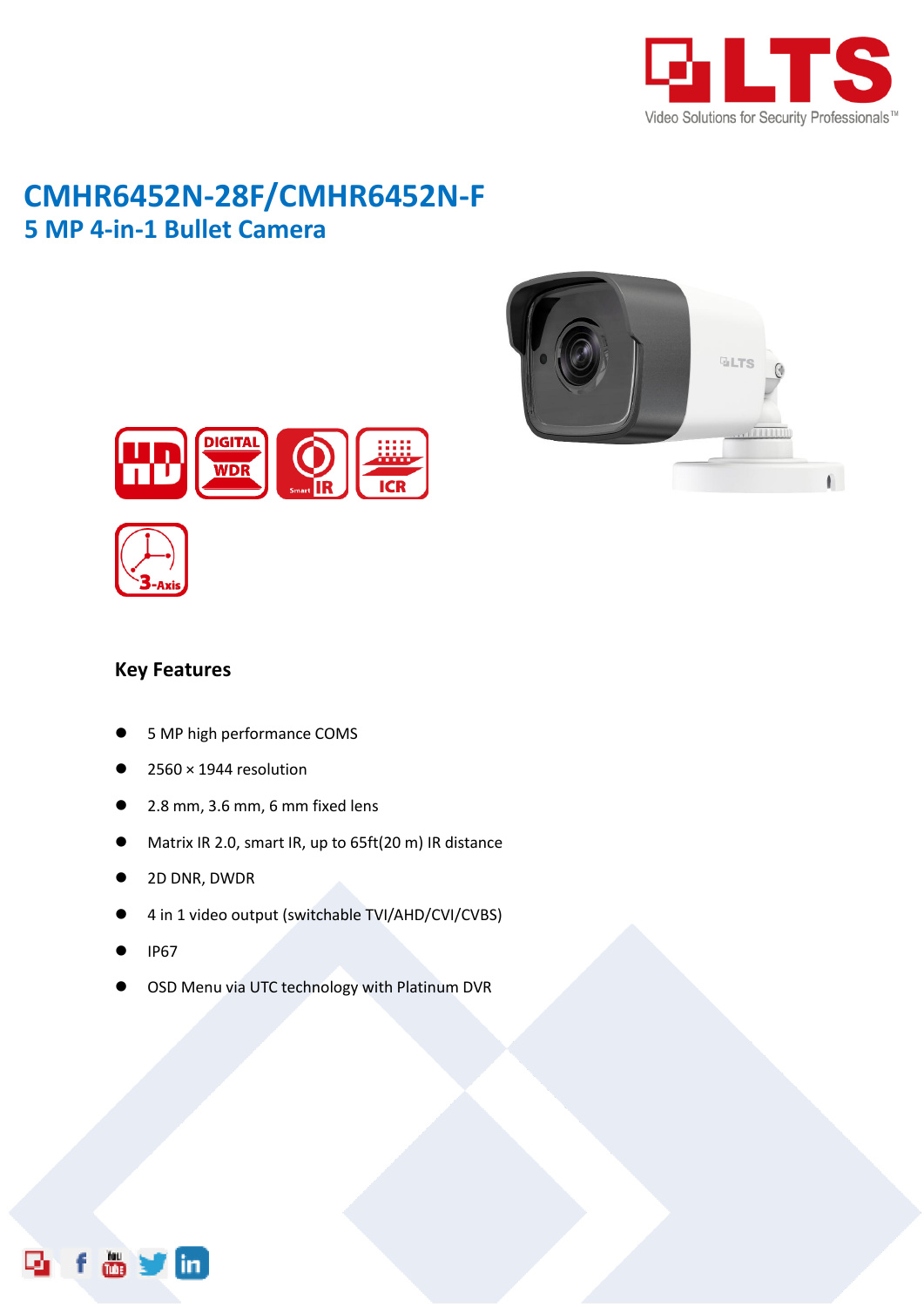

## **Specification**

| <b>Camera</b>                     |                                                                                       |
|-----------------------------------|---------------------------------------------------------------------------------------|
| Image Sensor                      | 5 MP CMOS image sensor                                                                |
| Resolution                        | 2560 (H) × 1944 (V)                                                                   |
| Min. Illumination                 | Color: 0.01 Lux @ (F1.2, AGC ON), 0 Lux with IR                                       |
| <b>Shutter Time</b>               | PAL: 1/25 s to 1/50, 000 s<br>NTSC: 1/30 s to 1/50, 000 s                             |
| Lens                              | 2.8 mm, 3.6 mm fixed focal lens                                                       |
| Horizontal Field of View          | 85.5° (2.8 mm), 80.1° (3.6 mm)                                                        |
| Lens Mount                        | M12                                                                                   |
| Day & Night                       | IR cut filter                                                                         |
| Angle Adjustment                  | Pan: 0° to 360°; Tilt: 0° to 180°; Rotate: 0° to 360°                                 |
| Synchronization                   | Internal synchronization                                                              |
| <b>Frame Rate</b>                 | PAL: 5 MP@20fps, 4 MP@25fps, 1080p@25fps<br>NTSC: 5 MP@20fps, 4 MP@30fps, 1080p@30fps |
| Menu                              |                                                                                       |
| AGC                               | Support                                                                               |
| D/N Mode                          | Auto/Color/BW (Black and White)                                                       |
| <b>White Balance</b>              | ATW/MWB                                                                               |
| <b>BLC</b>                        | Support                                                                               |
| DWDR (Digital Wide Dynamic Range) | Support                                                                               |
| Language                          | English                                                                               |
| <b>Functions</b>                  | Brightness, Sharpness, DNR, Mirror, Smart IR                                          |
| <b>Interface</b>                  |                                                                                       |
| Video Output                      | 1 HD analog output                                                                    |
| Switch Button                     | TVI/AHD/CVI/CVBS                                                                      |
| <b>General</b>                    |                                                                                       |
| <b>Operating Conditions</b>       | -40 °C to 60 °C (-40 °F to 140 °F), humidity: 90% or less (non-condensation)          |
| Power Supply                      | 12 VDC ±25%                                                                           |
| Power Consumption                 | Max. 4.3 W                                                                            |
| <b>Protection Level</b>           | <b>IP67</b>                                                                           |
| Material                          | Metal                                                                                 |
| IR Range                          | Up to 20 m                                                                            |
| Communication                     | Up the coax, TVI output                                                               |
| Dimensions                        | 58 mm × 61 mm × 163 mm (2.28" × 2.40" × 6.42")                                        |
| Weight                            | Approx. 350 g (0.77 lb.)                                                              |

f a y in Q,